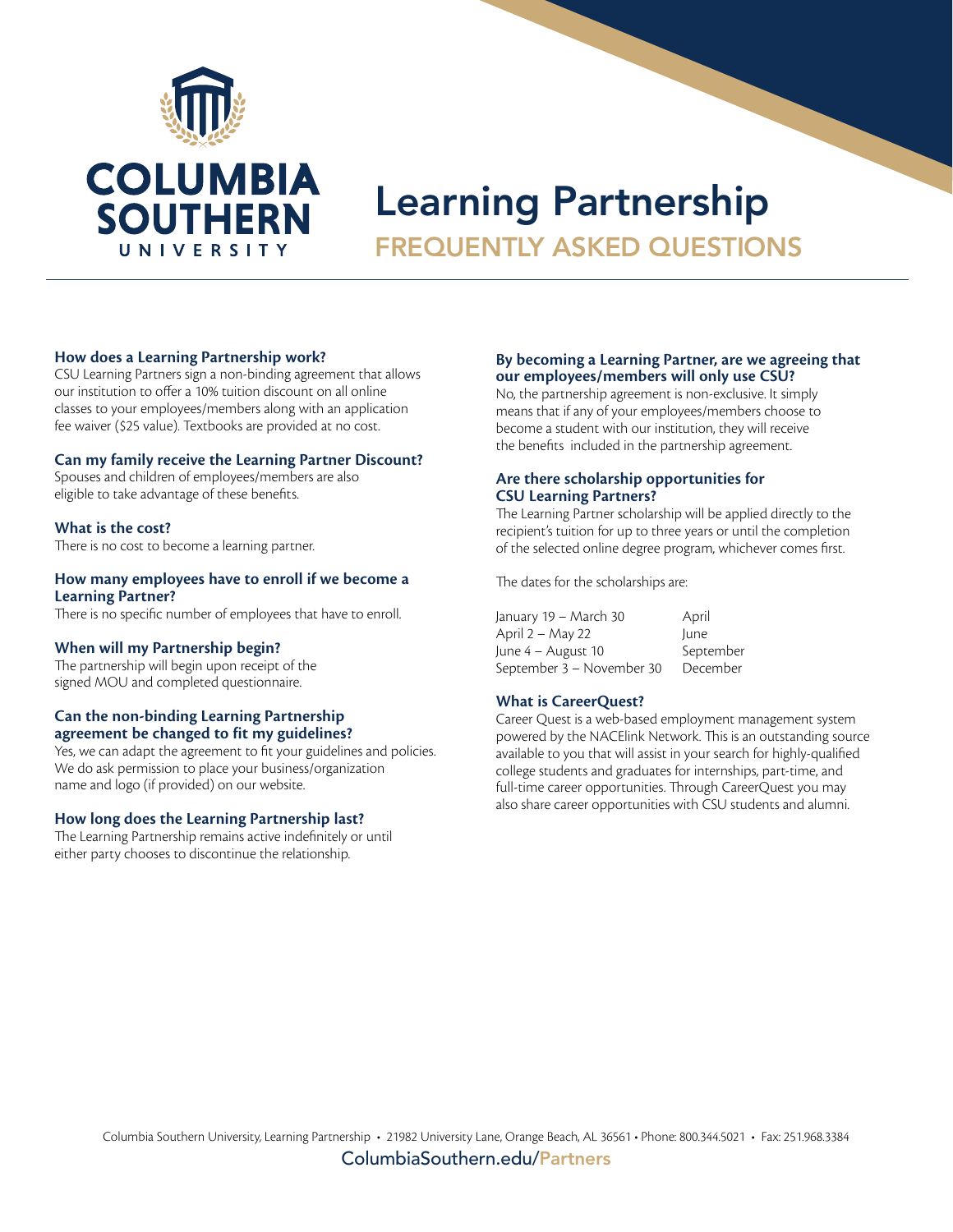

# Memorandum of Understanding

(This MOU is not a legally binding contract and may be canceled at any time without penalty or recourse)

#### **About the Institution:**

Columbia Southern University (CSU), is an online university accredited by the Distance Education and Accreditation Council which is recognized by the U.S. Department of Education.

wishes to offer educational opportunities to its employees/members by becoming a Columbia Southern University (CSU) Learning Partner. This partnership is designed to assist Learning Partner employees/members in achieving their educational goals in career appropriate disciplines.

### **A. Learning Partner benefits include:**

- **»** 10% tuition discount on all classes and waiver of the Application Fee. This benefit extends to spouses and children of the Learning Partner employee/member.
- **»** Textbooks provided at no cost.
- **»** Exclusive scholarship opportunities for Learning Partner employees/members.
- **»** A complimentary evaluation of previously earned educational credits and training/professional certifications for consideration of transfer credit.
- **»** Complimentary access to our Writing and Math specialists through the Student Success Center.
- **»** A dedicated landing page for Learning Partners on the CSU website for prospective students and student enrollments.

#### **B. Learning Partner benefits may also include:**

- **»** Designation of the Learning Partner name on the CSU website and University marketing materials.
- **»** Display of the Learning Partner's logo (if provided) on the CSU website and University marketing materials.
- **»** Feature articles of the Learning Partner through press releases and marketing campaigns.
- **»** Complimentary access to CSU Career Quest to advertise employment and internship opportunities.
- **»** Scheduled visits or presentations to promote the Learning Partnership benefits to Learning Partner employees/ members.
- **»** Discounts on Continuing Education training and learning opportunities.

#### **C. As a Learning Partner, the organization will:**

- **»** Agree to inform all employees/ members of the Learning Partner relationship and benefits as one of their options for education.
- **»** Keep CSU informational materials on site and make them available to employees/members.
- **»** Assign a liaison within the Learning Partner who is willing to accept and distribute communications from the CSU liaison and/or a CSU representative.
- **»** Provide information to the CSU liaison regarding Employee Benefits Fairs and Education Fairs once date and time have been established.
- **»** Agree to be contacted via email by a representative of Columbia Southern University and/or Columbia Southern Education Group.

This Learning Partnership will take effect from the date of signing and will remain in effect unless terminated by one or both parties. This Memorandum is agreed to and executed on this day of in the year in the year

| PARTNER SIGNATURE: | <b>OUTREACH REPRESENTATIVE: Lauren Stillings</b> |
|--------------------|--------------------------------------------------|
| PRINT NAME:        | COORDINATOR OF CORPORATE PARTNERSHIP:            |
| TITLE:             |                                                  |
|                    |                                                  |